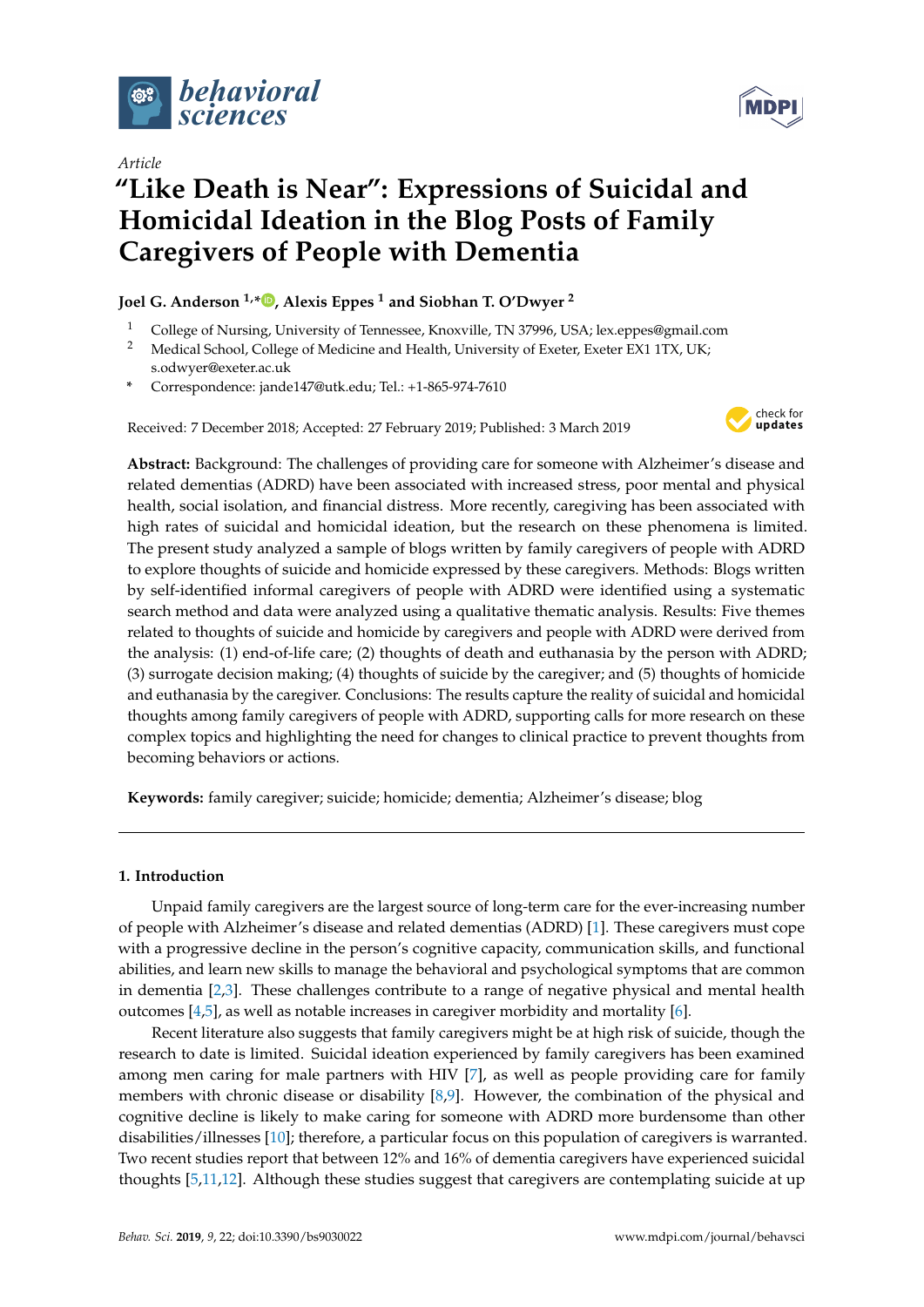to four times the rate of the general population, the purely quantitative approach fails to capture the nuance and lived experience of suicidal thoughts and behaviors among family caregivers.

In addition to suicidality among caregivers, there is also a small body of evidence on homicidal thoughts and behaviors in this population. Studies of media reports and mortality databases have identified homicides and homicide–suicides perpetrated by people caring for family members with a range of illnesses and disabilities, including ADRD (e.g., [\[13–](#page-9-0)[17\]](#page-9-1)). Although these studies provide strong evidence of a clear, persistent, and global phenomenon, they are necessarily retrospective and can only speculate about potential motives and catalysts. Research that examines homicidal thoughts in living caregivers may yield greater insights, but there has been only one previous qualitative study of homicidal thoughts in family caregivers of people with ADRD [\[18\]](#page-9-2).

As the population ages and rates of dementia rise, the need for family care will grow exponentially. A better understanding of suicidal and homicidal thoughts and behaviors in family caregivers, including how they develop and change over time [\[5\]](#page-8-4), will be essential for ensuring at-risk caregivers can be identified and supported. Unfortunately, conducting primary research on suicidal and homicidal thoughts and behaviors is both ethically and practically challenging given the sensitive nature of the topic, a lack of understanding amongst institutional review boards and other gatekeepers, limited measurement tools, variations in nomenclature, and differences in reporting requirements and data management legislation across locations [\[19](#page-9-3)[,20\]](#page-9-4). Existing sources of data, however, may be able to provide powerful insights. Social media, for example, has already been shown to offer valuable evidence of a range of health behaviors and outcomes [\[21\]](#page-9-5), including for family caregivers [\[22](#page-9-6)[,23\]](#page-9-7).

The term social media refers to a set of Internet-based platforms that allow users to create content [\[24\]](#page-9-8). Among these social media platforms, web logs (now more commonly referred to as blogs) are frequently used as online journals to document the life experiences of individuals and groups. Within the blog genre, illness blogs provide rich narratives of the lived experience of various chronic and terminal conditions [\[25,](#page-9-9)[26\]](#page-9-10). Similarly, blogs written by family caregivers offer detailed accounts of the experience of providing care for people with ADRD. As well as being a valuable source of catharsis, community, and support for those who blog and those who read blogs [\[27](#page-9-11)[–30\]](#page-9-12), caregiver blogs also provide a rich source of data for researchers [\[22](#page-9-6)[,23\]](#page-9-7). To our knowledge, however, there has been no previous research on suicidal and homicidal ideation in the blogs of family caregivers of people with ADRD. The aim of this study was to examine expressions of suicidality and homicidality in the blogs of people caring for family members with ADRD.

#### **2. Materials and Methods**

#### *2.1. Study Sample and Data Collection*

To locate blogs for analysis, a purposive sampling approach was taken. A Google search was conducted, using the search terms "dementia", "caregiver", and "blog". Blogs were included in the study sample if (1) the blog author described themselves as a family caregiver of a person with ADRD, (2) the blog was written in English, and (3) the majority of blog posts were related specifically to the experience of providing care for a family member with ADRD. For this last inclusion criterion, the first and last posts from each month of the most recent two years of the blogs were read to determine if the author was writing primarily about their experience as a caregiver. Once selected for inclusion in the study sample, all posts related to the caregiving experience were extracted for analysis. Blogs maintained by associations, organizations, or health care service providers were excluded from the sample given that these blogs are not meant to serve solely as first-person accounts of caregiving. Additionally, blogs that consisted merely of links to resources or that contained no description of individual caregiving experiences were excluded. From the initial search, ten blogs were identified for the analysis. One blog written by a caregiver living in India was excluded from the sample because the remaining blogs were written by individuals living in Western countries (the United States and the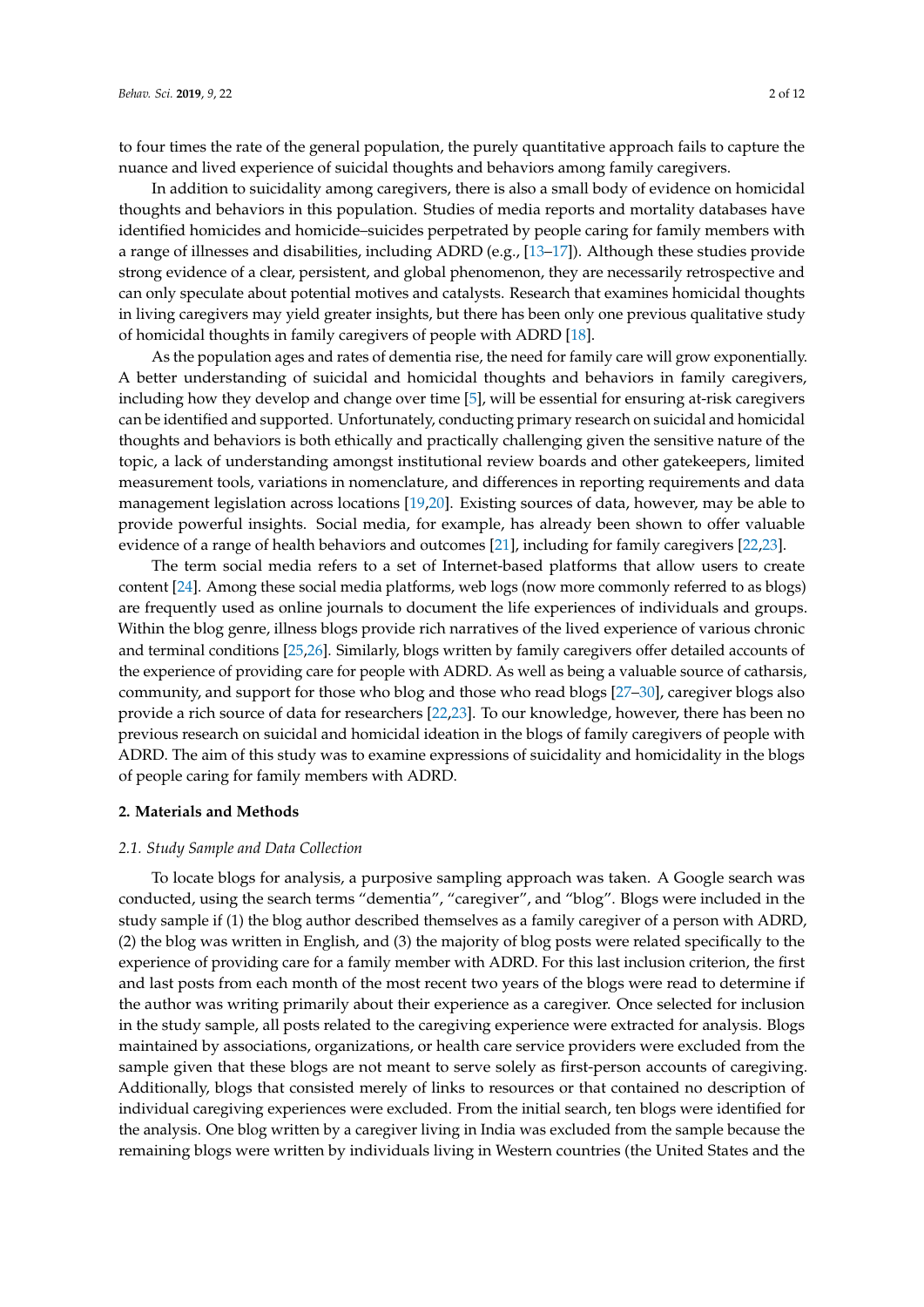United Kingdom) whose experiences in caregiving are likely to be similar given the social, cultural, and political context of health and care services in these countries.

Approval to conduct the study was granted by the Institutional Review Board. The research team was mindful of the perceived privacy of the bloggers. Internet users generally understand the risks of publishing narratives online and recognize that their narratives may be repurposed in ways different than the original purpose [\[31\]](#page-9-13). Because the blogs included in the study sample did not require group membership to access and were not password-protected, informed consent was not considered necessary or sought [\[32\]](#page-9-14). Bloggers were, however, notified that their blogs were being included in a research study and they were given the opportunity to opt out. If an email address was provided on the blog, an email outlining the purpose of the study was sent to the blogger. If no email address was provided, the same information was posted as a comment to the most recent post on the blog. None of the bloggers asked to have their blog omitted from the analysis. Of the nine bloggers, only two bloggers responded to the opt-out emails/comments. Both responded favorably to the inclusion of their blogs in the analysis.

#### *2.2. Data Analysis*

From the nine included blogs, there were 2345 blog posts eligible for analysis. These were exported into Microsoft Word to create transcripts. The transcripts were imported into NVivo software and analyzed individually and in aggregate to understand the individual perspective of each blog and the sample as a whole. To protect confidentiality, all personal identifiers within the transcribed blog posts were removed before analysis. Demographic data were gleaned from the text of posts (e.g., a caregiver describing their relationship to the care recipient). A thematic analysis was conducted [\[33\]](#page-9-15) as in previous analyses [\[22,](#page-9-6)[23\]](#page-9-7). Transcripts were analyzed in chronological order by two authors (JGA and AE) using codes created from the verbatim words used by the bloggers. Definitions for codes were agreed upon through consensus among members of the research team. Analytic memos, including thoughts from the researchers in terms of keywords and sentences, were maintained throughout the data analysis to aid in identifying categories and themes evident in the data.

The research team met several times to compare results during the process of data analysis, iteratively assessing the codes and categories that emerged. No further analysis was attempted once no new codes were being created; saturation was reached with regard to the primary research question. Groups of codes that expressed similar ideas or phenomena were grouped into categories. Similar categories were then merged to refine interrelationships and to establish major themes. Findings were discussed among members of the research team to reach consensus regarding these themes. Trustworthiness of the data analysis was addressed by having all components of the study design and data analysis open to review, as well as using the reflective notes and the iterative process of the data analysis [\[34\]](#page-9-16).

Finally, although the caregivers blogged about a range of issues and topics, for the purposes of this paper we focused only on expressions of suicidal and homicidal ideation (other issues and topics have been reported elsewhere [\[22](#page-9-6)[,23\]](#page-9-7)). We defined these concepts broadly to include passive and/or active thoughts of death for the caregiver or the care recipient.

#### **3. Results**

Data were extracted from a sample of nine blogs written between 2012 and 2015 by self-identified caregivers of people with ADRD. The majority (*n* = 7) of caregivers were the daughter of the person with ADRD, with the remainder being heterosexual spouses/partners. The majority of caregivers  $(n = 8)$  and care recipients  $(n = 6)$  were women. Five themes were identified in the data: (1) end-of-life care; (2) thoughts of death and euthanasia by the person with ADRD; (3) surrogate decision making; (4) thoughts of suicide by the caregiver; and (5) thoughts of homicide and euthanasia by the caregiver. In addition to the frequency of the individual codes used across the dataset, the number of blogs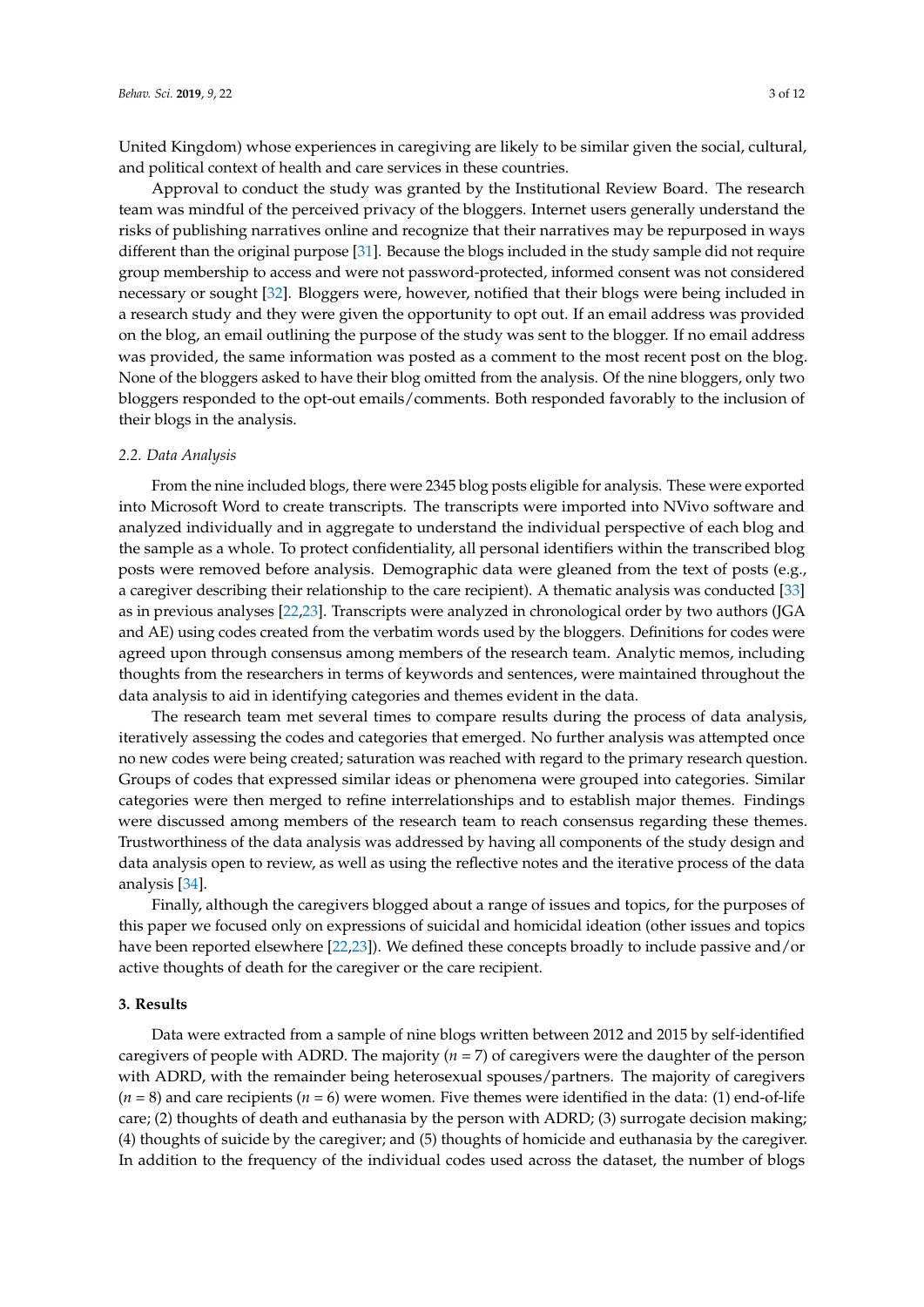referenced for each code from the full sample is provided in Table [1.](#page-3-0) No suicidal or homicidal behaviors or acts were described in the blog narratives.

<span id="page-3-0"></span>

| Theme                                                       | <b>Codes and Categories</b>                                                                                                                                                                                                                                                                                                             |
|-------------------------------------------------------------|-----------------------------------------------------------------------------------------------------------------------------------------------------------------------------------------------------------------------------------------------------------------------------------------------------------------------------------------|
| End-of-life care                                            | $\cos((n = 114, 9/9))$ ; death (n=73, 9/9); losing PwD (n = 67, 9/9); the long<br>goodbye ( $n = 62, 7/9$ ); hospice ( $n = 57, 7/9$ ); only get worse ( $n = 57, 8/9$ );<br>end of life ( $n = 17, 7/9$ ); funeral ( $n = 2, 1/9$ ); slipping away ( $n = 2, 2/9$ );<br>good death ( $n = 2$ , 2/9); worse than death ( $n = 1$ , 1/9) |
| Thoughts of death and euthanasia<br>by the person with ADRD | death ( <i>n</i> = 73, 9/9); want to leave ( <i>n</i> = 38, 8/9); death of PwD ( <i>n</i> = 36,<br>4/9); PwD giving up ( $n = 18, 5/9$ ); ethics ( $n = 17, 3/9$ ); PwD suicide<br>$(n = 8, 4/9)$ ; wanting death $(n = 7, 3/9)$ ; life has no purpose $(n = 4, 3/9)$ ;<br>goodbye to self ( $n = 1, 1/9$ )                             |
| Surrogate decision making                                   | hospice ( $n = 57, 7/9$ ); end-of-life decision making ( $n = 41, 7/9$ );<br>important documents ( $n = 27, 5/9$ ); end of life ( $n = 17, 7/9$ )                                                                                                                                                                                       |
| Thoughts of suicide by<br>the caregiver                     | caregiver suicide ( $n = 15, 7/9$ ); caregiver giving up ( $n = 10, 5/9$ ); death<br>of caregiver $(n = 10, 3/9)$                                                                                                                                                                                                                       |
| Thoughts of homicide and<br>euthanasia by the caregiver     | caregiver wanting death of PwD ( $n = 8$ , 4/9); reference to euthanasia by<br>caregiver ( $n = 4, 2/9$ )                                                                                                                                                                                                                               |

**Table 1.** Schematic of themes with associated categories and codes.

Note: In addition to the frequency (*n*) of the individual codes used across the dataset, the number of blogs referenced for each code out the full sample is provided in parentheses (e.g., 2/9 indicates two blogs out of the sample of 9). PwD: person with dementia; ADRD: Alzheimer's disease and related dementia.

# *3.1. End-of-Life Care*

When writing about issues and thoughts related to death, caregivers frequently seemed to be grappling with the prospect of the death of the person with ADRD and the challenges of providing end-of-life care. The majority of caregivers wrote about what they described as "the long good bye". Frequently, caregivers expressed unsettling feelings and thoughts related to the decline and inevitable passing of their family members, wondering if they could continue to provide care and whether the person's quality of life could be sustained. One caregiver wrote, "It is now at the point where I look at her and find myself wondering how long. That in itself is such a huge question with so many feelings".

In contrast to the long goodbye, some caregivers described feeling that the end of life was catching them off guard. Numerous posts reported feeling "like death is near" and expressed surprise that events occurred more rapidly than anticipated. One caregiver wrote, "I am still in a bit of shock as I did not think we would get here this quickly". The speed with which the person with ADRD deteriorated was a particular cause of caregiver angst related to end-of-life care. Several caregivers expressed that while some conversations and plans regarding the end of life may have been in place, the perceived sudden need to make decisions left caregivers doubting the right course of action.

As caregivers wrote about these end-of-life issues, the concept of dignity and the question of what constitutes a "dignified death" often arose. Caregivers expressed the desire for an idyllic passing for their loved ones, one "free of pain and suffering". Despite this, many shared anecdotes that led them to believe the exact opposite would happen.

*It seemed much easier to think she may die with dignity rather than this terrified, neurotic, miserable person that is unable to do essentially anything.*

#### *3.2. Thoughts of Death and Euthanasia by the Person with ADRD*

In the vast majority of blog posts related to death and dying, caregivers documented the person with ADRD's thoughts and reflections on their own impending death. One caregiver wrote, "She told me she is dying and everything is hard". Another caregiver said, "Another new norm is Hubby's declaration of his death. He talks about it quite often". Frequently, caregivers described these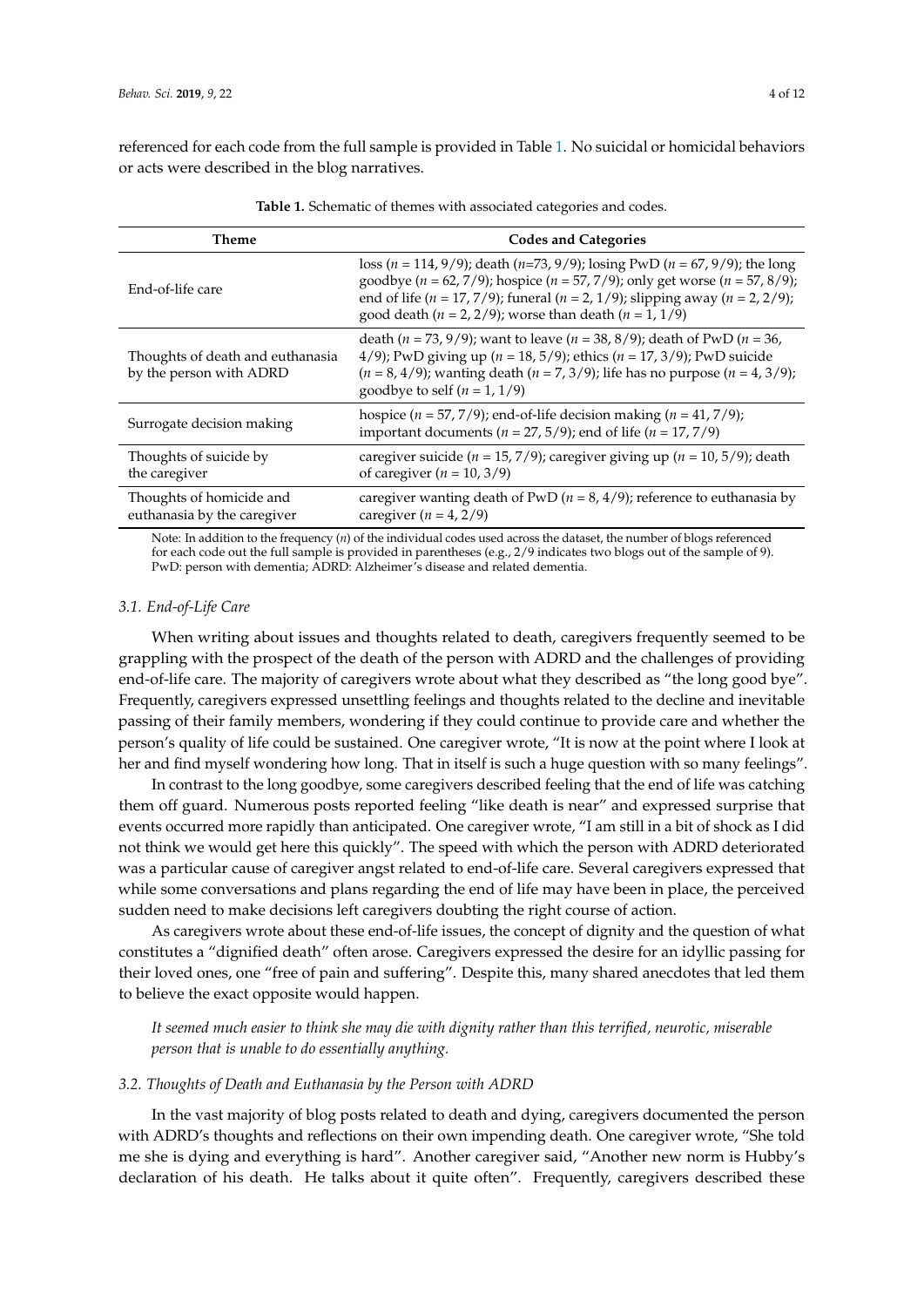discussions as arising after the "meds wear off" or at times when the symptoms of dementia were most severe.

*She decided to read the Bible with me [. . . ] She attempts to read a word or two and starts screaming and crying. Completely distraught over her disease and wishing she would die. My heart breaks for her to see her like this.*

Often, caregivers wrote of their care recipients' explicit desires for death. According to the blogs, these desires were expressed more frequently as the disease progressed and the person with ADRD neared the end of life.

*At the end of my father's life, his misery was so profound, all he wished for was death. He told me that every time he woke up, he was disappointed.*

*"Let's get on with this", she says, matter of factly* [sic]*. "Take me to the mausoleum".*

These declarations of death and dying by the people with ADRD had a negative effect on the caregivers, as well as other members of the family, particularly the children of the caregiver. For example, while caregivers wrote of the positive relationships a grandparent with ADRD might have with grandchildren, these relationships became more complicated when the desire for or anticipation of death was shared with young grandchildren.

*Everything was going well [. . . ] except when my mother decided to tell [my young daughter] that her brain is dying and she will be dead in a year.*

Caregivers also described situations in which the person with ADRD acted on their desire to die. These situations often involved the person with ADRD refusing to eat or take their medications, as well as refusing medical care for emergent issues or other chronic conditions. One caregiver wrote that her husband with ADRD was "[. . . ] not taking his meds in hopes the process might speed up". Some caregivers also reported implicit and explicit requests to help the person with ADRD die.

*She is still looking at me intently, as if I'm hiding the key that will grant her efficient passage out of this world.*

*Tonight as I drove home, I was thinking about her begging me for the right to die.*

# *3.3. Surrogate Decision Making*

Caregivers often wrote about concerns surrounding surrogate decision making. In their capacity as health care surrogates either through formal (e.g., power of attorney) or informal arrangements, caregivers expressed the angst that accompanied these decision-making processes. This anxiety was often related to a sense that there was no clear answer, "no right answer", when making these decisions.

*I could change my mind any time, but sending her to the hospital would mean aggressive, life-extending treatment [. . . ] This was not black or white. I hit the gray line. I was prepared to let Mom die if it was clearly her time. But here I was, unsure.*

Several caregivers described discussions of these surrogate decision-making processes, either in the moment or in the past. These conversations appeared to occur frequently throughout the caregiving process, with caregivers describing conversations with other family members, most often siblings, and health care providers about what to do next. This was especially true in emergent situations, in which a serious infection or fall resulted in the person with ADRD being taken into emergency care or admitted to hospital. Caregivers often wrote about knowledge of their family members' wishes surrounding end of life, which informed their surrogate decision-making process. Sometimes, this happened in the moment, with one caregiver describing the moment that her mother said, "'I don't want any life support whatsoever. You just let me die'. She says that now [in the emergency room]". Despite this knowledge, the process was not made easier by medical professionals who seemed to prioritize length of life over quality of life.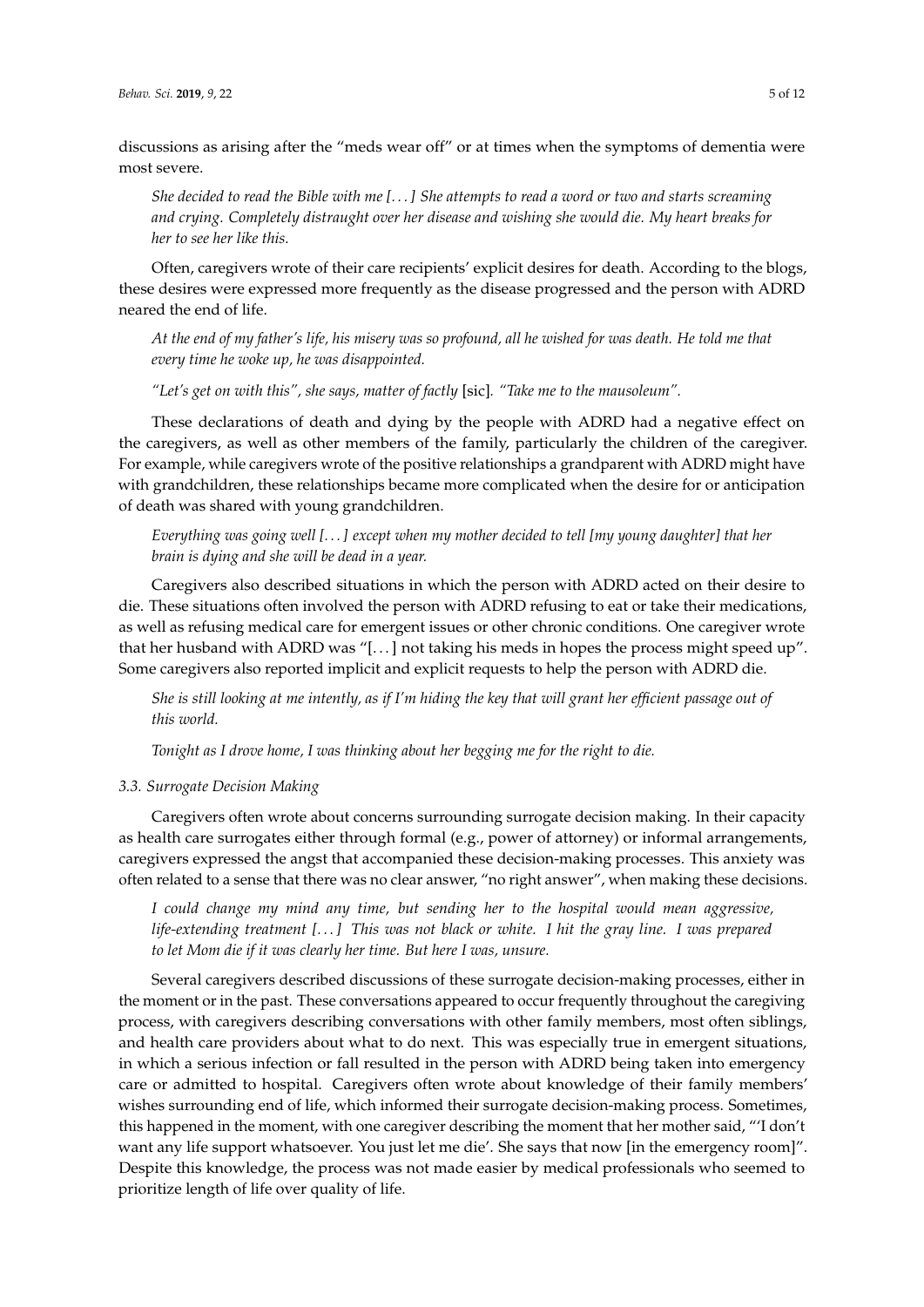*But I know my mom, and she discussed these issues when we were kids. She never wanted to be a burden, never wanted any lifesaving measures, and she wanted to go when it was her time. So how do I let Mom go when the doctors can always do more?*

Caregivers found themselves in these situations often, which seemed to magnify the impact of the process. "Telling the nursing home not to do anything extraordinary to keep her alive is a challenge. 'Comfort measures only', is my repeated request". Additionally, the active thoughts related to death and actions taken by the person with ADRD complicated the process of surrogate decision making, despite the care recipient's wishes.

*Fortunately, Mom was very clear about her DNR order in writing on her will, and also specified no tube feeding, etc., but such documents don't address how we can act when our loved one feels ready to die intentionally, by refusing meds or further treatment, in a state that could be considered "out of one's right mind".*

# *3.4. Thoughts of Suicide by the Caregiver*

Caregivers expressed thoughts related to their own death. Frequently they reframed these thoughts to avoid explicit suggestions of suicide, such as in the following quote: "I didn't have thoughts of suicide, but I did think about how much better it would be if I just dropped dead". Caregivers wrote about how their own death would be an end to the caregiving experience and its struggles. One caregiver stated, "Drifting off blissfully to oblivion in my sleep, unassisted, is a gift I dare not even consider". Most often these expressions were a declaration by caregivers that they did not want to go through the same experiences as their care recipients. For example, one caregiver said, "Of course. I know exactly what I'll do. I won't hang around. When I stop being the person I value being, I will end it". Another stated the following: "And if I ever get a second opinion indicating the imminent demise of my brain, I will go before it's too late".

# *3.5. Thoughts of Homicide and Euthanasia by the Caregiver*

Caregivers in this sample of bloggers also wished for the care recipient's death. They frequently justified these thoughts by noting that the care recipient was "soon going to die anyway". The vast majority of these thoughts were passive—such as this quote from a caregiver who wrote "I cried on the drive home and selfishly wished for my mom's end to come soon"—and all sought an end to active caregiving, particularly as the care recipient declined cognitively or physically and the demands and strain of caregiving increased. However, some expressed clear plans for the care recipient's death, with one caregiver saying she wanted to let her mother die "[...] to let her die—to let her stop all her meds and 'get this over with'". Other times, caregivers made direct references to euthanasia. One caregiver stated the following: "If she was a pet, I'd have taken her to the vet and ended it by now. And it would be the right thing. Unfortunately, it's not the LEGAL [*sic*] thing".

### **4. Discussion**

The purpose of this study was to understand the experiences of family caregivers and their thoughts related to suicide and homicide, as expressed in blogs. Through thematic analysis of the nine blogs in this study sample, five themes were derived: (1) end-of-life care; (2) thoughts of death and euthanasia by the person with ADRD; (3) surrogate decision making; (4) thoughts of suicide by the caregiver; and (5) thoughts of homicide and euthanasia by the caregiver. These themes are consistent with previous research on suicidal and homicidal ideation among family caregivers [\[5,](#page-8-4)[11,](#page-8-10)[12,](#page-8-11)[18\]](#page-9-2). More importantly, however, they also extend our understanding of these phenomena by exploring how caregivers share their experiences in public fora. Although in this analysis we were looking for content related to suicide and homicide, the blog posts were not limited to those topics, with other areas of the caregiving experience having been explored previously [\[22,](#page-9-6)[23\]](#page-9-7) and in ongoing analyses. These blog posts exquisitely illustrate how complex caregiving issues are and how these intersect with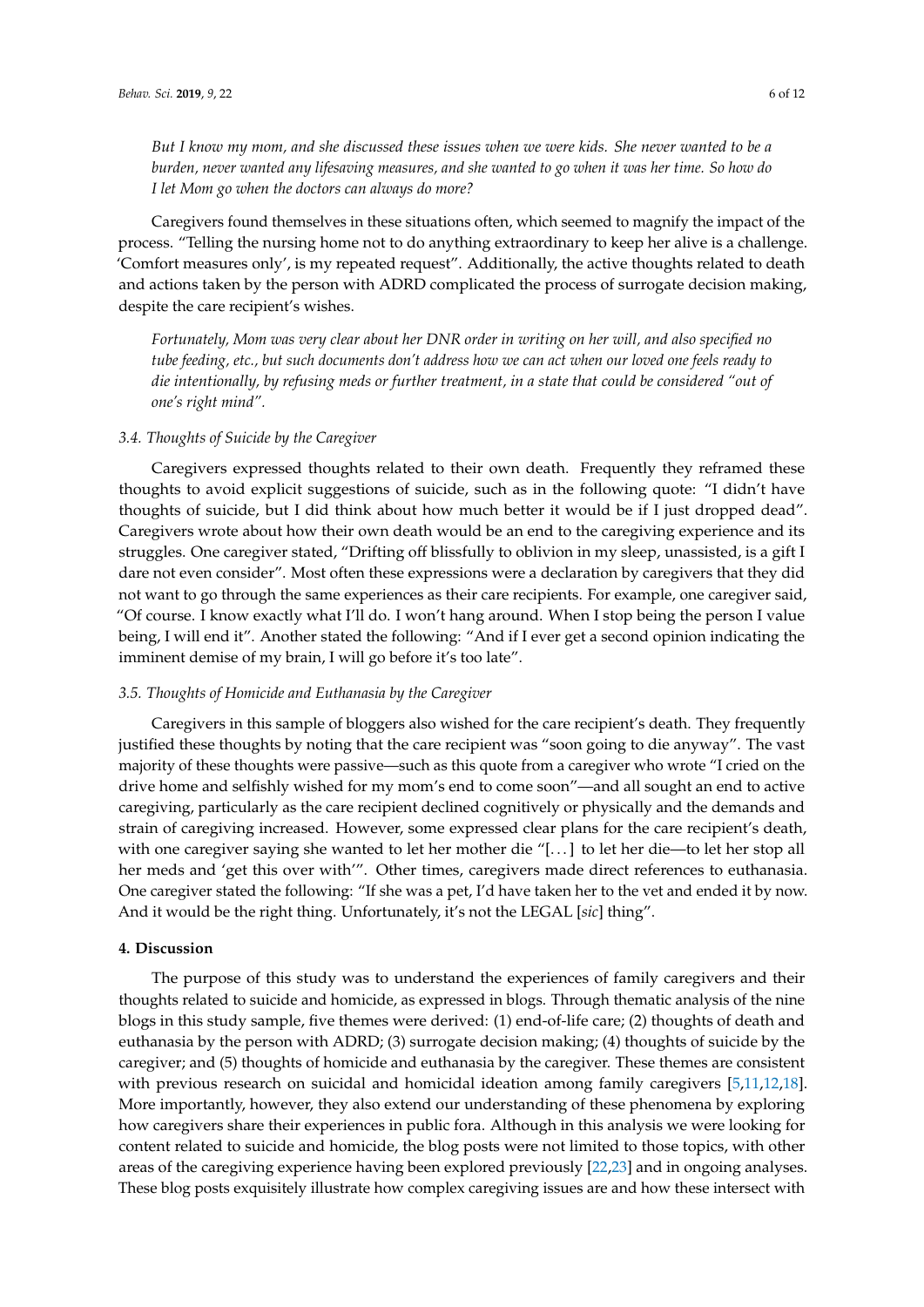broader issues of death and dying. It is particularly important to highlight the fact that suicidal and homicidal thoughts expressed in the blog posts were not explicit (perhaps out of fear), but still were quite open, which is a testament to the importance of exploring and discussing these issues.

In previous research, roughly 13% of family caregivers of people with ADRD reported suicidal thoughts as part of a two-year, longitudinal study in the Netherlands, with a third reporting suicidality at multiple time points over the two-year time period [\[5\]](#page-8-4). Similarly, a cross-sectional Australian study found approximately 17% of family caregivers of people with ADRD reported suicidal thoughts [\[12\]](#page-8-11). Previous research may, however, have underestimated the rate of suicidal ideation in this population. Joling and colleagues [\[5\]](#page-8-4), for example, only asked about suicide in caregivers who screened positive for symptoms of depression, but there is clear evidence in other studies that not all suicidal caregivers are depressed [\[11\]](#page-8-10). In our study, all caregivers expressed thoughts related to suicide through expressions of their own death or suicide, as well as thoughts of "giving up" on life. This is particularly compelling, given that these caregivers were sharing their experiences in a public forum, not in the confidential context of a typical research study. It is also consistent with the idea of "hidden ideators", or those who are at risk of attempting suicide but do not disclose their thoughts or plans in formal settings [\[35\]](#page-9-17), which underscores the importance (in both research and clinical practice) of asking caregivers directly about thoughts of suicide.

For the purposes of the current study, thoughts of suicide, self-harm, or death were grouped together under the concept of suicidality [\[36\]](#page-9-18). There remains debate as to whether these exist on a spectrum of suicidal phenomena [\[8\]](#page-8-7) or whether self-harm and general thoughts of death are distinct experiences unrelated to suicide [\[37\]](#page-10-0). Regardless of theoretical distinctions, and the absence of suicidal acts in the current study, it is essential that any thoughts of suicide, self-harm, or death are taken seriously, as these thoughts reflect a level of distress that is not being addressed [\[38\]](#page-10-1).

Nearly half the caregivers in the present study also expressed thoughts of wishing the death of their care recipient to be hastened, though no evidence of homicidal behaviors was described. This finding is consistent with previous research that identified active thoughts of homicide, passive thoughts of death, and thoughts of euthanasia among family caregivers [\[18\]](#page-9-2). However, the prevalence of such thoughts in the current study is much higher than previous research (compelling again because of the public nature of these data). Our results emphasize the reality of homicidal thoughts among family caregivers, supporting the need for additional research and potential changes to clinical practice. In an effort to prevent thoughts from becoming behaviors or actions, identification of caregivers experiencing these thoughts, as well as the development support services for these individuals, is imperative [\[12,](#page-8-11)[39\]](#page-10-2), particularly in settings where the end of life is near and high-quality palliative care is not being provided for the person with ADRD. Given the relative infancy of this field it is difficult to make more specific recommendations for actions that can be taken in practice and policy. Future research exploring the support preferences of suicidal and homicidal caregivers could make a significant contribution here.

Additionally, the findings underscore the complexity of the issue in terms of nomenclature and defining what is meant by homicide and euthanasia [\[18\]](#page-9-2). The caregiver bloggers in the current dataset all resided in countries without legalized euthanasia (eight in the United States, one in the United Kingdom); euthanasia is currently legal in five countries (Belgium, Canada, Colombia, Luxembourg, and the Netherlands [\[40\]](#page-10-3)). The so-called "right to die" drives much of the debate regarding assisted dying and is related to democratic principles of autonomy [\[41\]](#page-10-4). Other cultural aspects must also be taken into consideration, particularly the availability of firearms in the United States. Previous research concerning homicidal ideation expressed by caregivers of people with ADRD has been conducted in countries with strict gun control legislation [\[5](#page-8-4)[,18\]](#page-9-2). Societal shifts favoring a more liberal culture may increase approval of euthanasia [\[42\]](#page-10-5). For example, in the Netherlands, one-third of physicians, 58% of nurses, and 77% of the general public agree with euthanasia in cases of severe dementia [\[43\]](#page-10-6). Caregivers surveyed in the Netherlands supported access to assisted death in people with ADRD, wanted the option of assisted death for themselves were they to be diagnosed with ADRD, but felt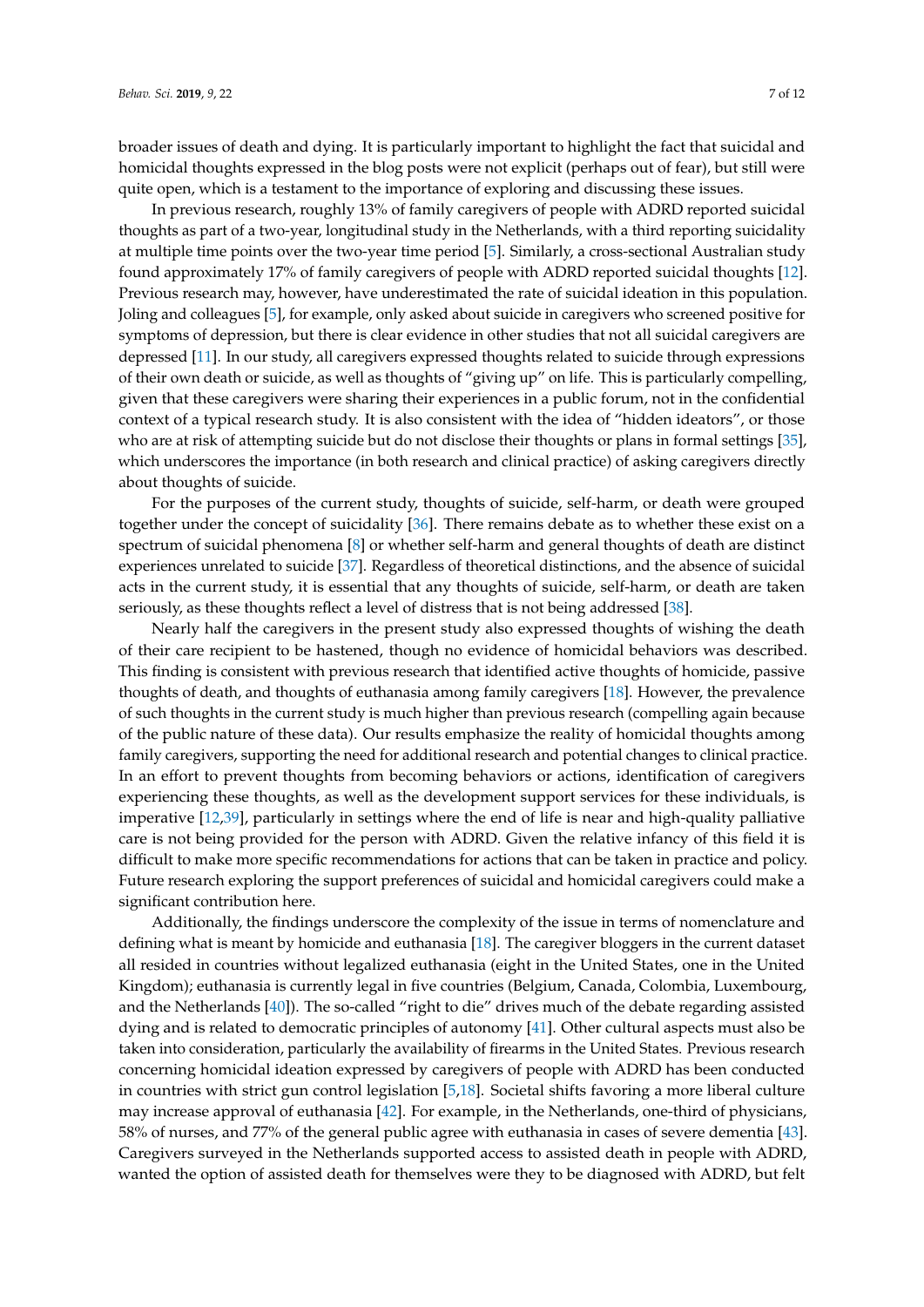unable to make the decision on behalf of another [\[44\]](#page-10-7). Individuals may fear unmanageable pain and psychological suffering at end of life [\[44\]](#page-10-7), thus seeing assisted death as a measure to prevent suffering [\[45\]](#page-10-8). These cultural factors may all play a role in how caregivers process their thoughts related to suicide and the death of their care recipients, as well as their approaches to end-of-life care. More research is needed to understand how these cultural aspects have an impact on and approach to the caregiving process, from both the standpoint of the caregiver and the person with ADRD. Comparative research across countries may also help to identify how various policy initiatives (including gun control, legalized euthanasia, and caregiver support services) are contributing to experiences of suicidal and homicidal ideation and inform recommendations for improved policy to better support family caregivers.

Appropriate hospice and palliative care can help to alleviate stress at end of life, for both patients and families, but the quality of and access to end-of-life care for persons with ADRD is often poor and inequitable [\[44\]](#page-10-7). In the current study, it was clear that caregivers were grappling with the challenges of providing quality end-of-life care and that this may have contributed to thoughts of suicide, homicide, and euthanasia. Caregivers may experience feelings of distress, depression, anxiety, guilt, and anticipatory grief while providing care for someone with ADRD [\[46](#page-10-9)[–48\]](#page-10-10), particularly when faced with a sense of being unable to cope with the demands of caregiving or during end-of-life decision making [\[49](#page-10-11)[–51\]](#page-10-12). Limited research to date has explored the experiences of caregivers of people with ADRD with regard to death, providing limited insight into aspects of the impact of disease progression, end-of-life decision making and care, and the impact of social support [\[52–](#page-10-13)[54\]](#page-10-14).

Caregiver comments in the current study also highlight the complexity of end-of-life decision making and advanced directives for people with ADRD [\[55\]](#page-10-15). While many believe these conversations are essential in recognizing the autonomy and dignity of the person with ADRD [\[56\]](#page-10-16), others question whether a person with ADRD will continue to stand by end-of-life decisions they made in the early stages of ADRD once they reach later stages [\[55\]](#page-10-15). It was clear that caregivers in the current study were struggling to balance these perspectives, particularly where the care recipients had made it clear they did not want to be a burden on their families. If the person with ADRD feels like a burden to others, this may negatively influence end-of-life decisions and may contribute to thoughts of suicide, homicide, and euthanasia when more dignified alternatives are unavailable [\[57,](#page-10-17)[58\]](#page-11-0).

The present study does have several limitations. While the digital divide is not as large as it once was [\[59\]](#page-11-1), there are caregivers who may not have regular access to the Internet. This limits the generalizability of the present findings to caregivers who blog. These caregivers may have unique characteristics in relation to their peers who do not blog, including (but not limited to) a larger technological skillset. Given the nature of the data, it is also not possible to confirm whether the bloggers are indeed a caregiver for a person with ADRD. Additionally, demographic information of the sample is limited to what was shared on the blogs by the authors. This makes it impossible to completely ascertain the diversity of the sample or consider additional demographic factors that might have an impact on caregiving and thoughts of suicide and homicide (e.g., the amount of time providing care or specific ADRD diagnosis). This also applies to pre-existing diagnoses of depression and other mood and personality disorders among the caregivers, which could have an impact on the presence of suicidal and homicidal thoughts. Finally, because the initial search for blogs only used the term "caregiver" (a U.S. term), blogs in which people referred to themselves as a "carer" (the term used outside the United States) may potentially have been missed. Because all of the blogs included in the study sample were written by individuals living in Western countries, this may have influenced the themes derived from the analysis and highlights the need for more diverse research in the future, both in terms of suicidal and homicidal ideation and the use of technology by caregivers globally.

Despite these limitations, the present study has numerous strengths. Because caregivers are writing in the moment, there is a lack of recall bias as with traditional data collection methods such as interviews, focus groups, or surveys. The perceived anonymity of the Internet also allows caregivers to express opinions, thoughts, and feelings that they might be unable or unwilling to express in clinical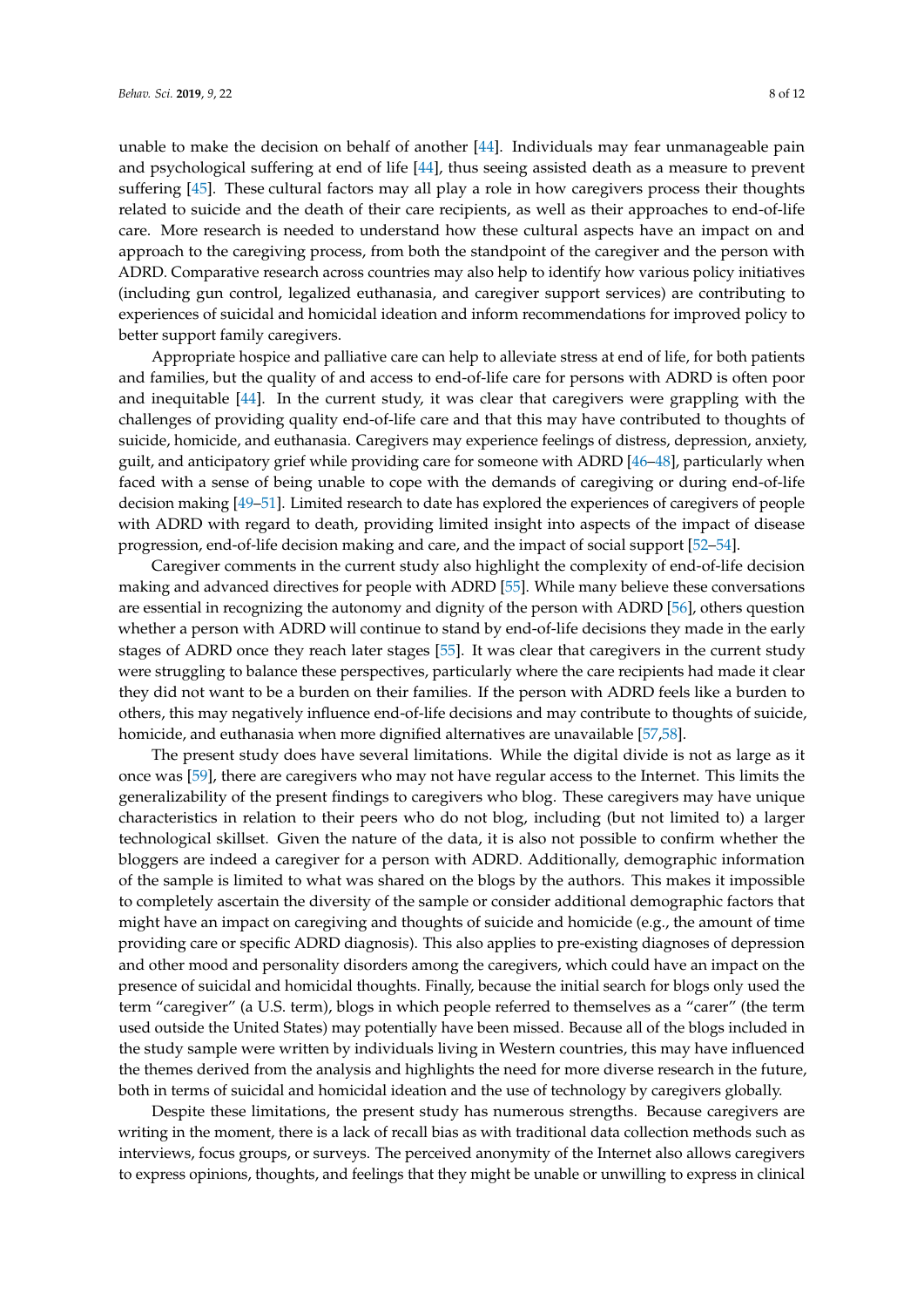settings or traditional research studies. This makes these and other social media data a valuable and rich resource through which to explore controversial or sensitive topics.

#### **5. Conclusions**

Our analysis of blogs written by family caregivers of people with ADRD reveals that thoughts of suicide and homicide may be more common than previous research suggests. These findings underscore not only the complex impact of caregiving on families, but also the need to explore further concepts of suicide and homicide within the caregiving context. In addition to further research, health care providers must consider it a priority to screen for thoughts of suicide and homicide (not just depression) among people with ADRD and their family caregivers, as well as to foster open dialogue regarding end-of-life decisions and advance care planning.

**Author Contributions:** Conceptualization, J.G.A. and S.O.D.; methodology, J.G.A.; formal analysis, J.G.A. and A.E.; writing—original draft preparation, J.G.A.; writing—review and editing, J.G.A., A.E. and S.O.D.

**Funding:** Siobhan O'Dwyer is supported by the National Institute for Health Research (NIHR) Collaboration for Leadership in Applied Health Research and Care South West Peninsula (PenCLAHRC). The views expressed are those of the authors and not necessarily those of the NHS, the NIHR, or the Department of Health.

**Acknowledgments:** The authors wish to thank the caregivers whose blogs informed this study. Through their honesty and bravery, we have been able to gain unprecedented insights into the lived experience of caregiving that will guide future research and practice.

**Conflicts of Interest:** The authors declare no conflicts of interest.

# **References**

- <span id="page-8-0"></span>1. Alzheimer's Disease International. *World Alzheimer Report 2015: The Global Impact of Dementia*; Health Service and Population Research Department, King's College London: London, UK, 2015.
- <span id="page-8-1"></span>2. Moniz-Cook, E.; Elston, C.; Gardiner, E.; Agar, S.; Silver, M.; Win, T.; Wang, M. Can training community mental health nurses to support family carers reduce behavioural problems in dementia? An exploratory pragmatic randomised controlled trial. *Int. J. Geriatr. Psychiatry* **2008**, *23*, 185–191. [\[CrossRef\]](http://dx.doi.org/10.1002/gps.1860) [\[PubMed\]](http://www.ncbi.nlm.nih.gov/pubmed/17621379)
- <span id="page-8-2"></span>3. Fick, D.M.; Kolanowski, A.M.; Waller, J.L.; Inouye, S.K. Delirium superimposed on dementia in a community-dwelling managed care population: A 3-year retrospective study of occurrence, costs, and utilization. *J. Gerontol. Ser. A Biol. Sci. Med. Sci.* **2005**, *60*, 748–753. [\[CrossRef\]](http://dx.doi.org/10.1093/gerona/60.6.748)
- <span id="page-8-3"></span>4. Cooper, C.; Balamurali, T.B.; Livingston, G. A systematic review of the prevalence and covariates of anxiety in caregivers of people with dementia. *Int. Psychogeriatr.* **2007**, *19*, 175–195. [\[CrossRef\]](http://dx.doi.org/10.1017/S1041610206004297) [\[PubMed\]](http://www.ncbi.nlm.nih.gov/pubmed/17005068)
- <span id="page-8-4"></span>5. Joling, K.J.; O'Dwyer, S.T.; Hertogh, C.M.P.M.; van Hout, H.P.J. The occurrence and persistence of thoughts of suicide, self-harm and death in family caregivers of people with dementia: A longitudinal data analysis over 2 years. *Int. J. Geriatr. Psychiatry* **2018**, *33*, 263–270. [\[CrossRef\]](http://dx.doi.org/10.1002/gps.4708) [\[PubMed\]](http://www.ncbi.nlm.nih.gov/pubmed/28379646)
- <span id="page-8-5"></span>6. Monin, J.K.; Schulz, R. Interpersonal effects of suffering in older adult caregiving relationships. *Psychol. Aging* **2009**, *24*, 681–695. [\[CrossRef\]](http://dx.doi.org/10.1037/a0016355) [\[PubMed\]](http://www.ncbi.nlm.nih.gov/pubmed/19739924)
- <span id="page-8-6"></span>7. Rosengard, C.; Folkman, S. Suicidal ideation, bereavement, HIV serostatus and psychosocial variables in partners of men with AIDS. *AIDS Care* **1997**, *9*, 373–384. [\[CrossRef\]](http://dx.doi.org/10.1080/713613168) [\[PubMed\]](http://www.ncbi.nlm.nih.gov/pubmed/9337882)
- <span id="page-8-7"></span>8. O'Dwyer, S.T.; Moyle, W.; Pachana, N.A.; Sung, B.; Barrett, S. Feeling that life is not worth living (death thoughts) among middle-aged, Australian women providing unpaid care. *Maturitas* **2014**, *77*, 375–379. [\[CrossRef\]](http://dx.doi.org/10.1016/j.maturitas.2014.01.013) [\[PubMed\]](http://www.ncbi.nlm.nih.gov/pubmed/24602554)
- <span id="page-8-8"></span>9. Stansfeld, S.; Smuk, M.; Onwumere, J.; Clark, C.; Pike, C.; McManus, S.; Harris, J.; Bebbington, P. Stressors and common mental disorder in informal carers—An analysis of the English Adult Psychiatric Morbidity Survey 2007. *Soc. Sci. Med.* **2014**, *120*, 190–198. [\[CrossRef\]](http://dx.doi.org/10.1016/j.socscimed.2014.09.025) [\[PubMed\]](http://www.ncbi.nlm.nih.gov/pubmed/25259657)
- <span id="page-8-9"></span>10. Sorensen, S.; Duberstein, P.; Gill, D.; Pinquart, M. Dementia care: Mental health effects, intervention strategies, and clinical implications. *Lancet Neurol.* **2006**, *5*, 961–973. [\[CrossRef\]](http://dx.doi.org/10.1016/S1474-4422(06)70599-3)
- <span id="page-8-10"></span>11. O'Dwyer, S.T.; Moyle, W.; Zimmer-Gembeck, M.J.; De Leo, D. Suicidal ideation in family carers of people with dementia: A pilot study. *Int. J. Geriatr. Psychiatry* **2013**, *28*, 1182–1188. [\[CrossRef\]](http://dx.doi.org/10.1002/gps.3941) [\[PubMed\]](http://www.ncbi.nlm.nih.gov/pubmed/23456660)
- <span id="page-8-11"></span>12. O'Dwyer, S.T.; Moyle, W.; Zimmer-Gembeck, M.J.; De Leo, D. Suicidal ideation in family carers of people with dementia. *Aging Ment. Health* **2016**, *20*, 222–230. [\[CrossRef\]](http://dx.doi.org/10.1080/13607863.2015.1063109) [\[PubMed\]](http://www.ncbi.nlm.nih.gov/pubmed/26161825)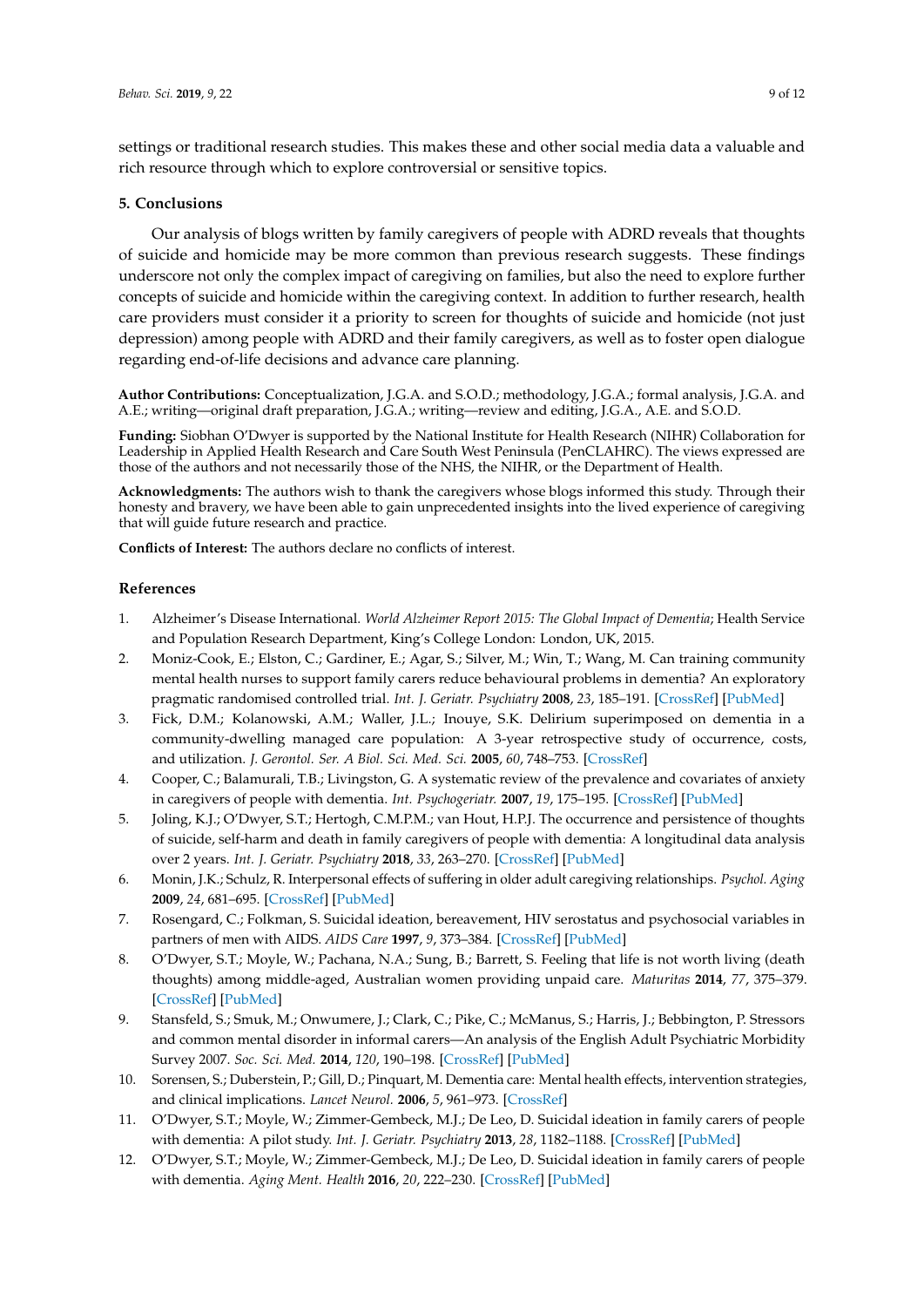- <span id="page-9-0"></span>13. Brown, H. Not only a crime but a tragedy [. . . ] exploring the murder of adults with disabilities by their parents. *J. Adult Prot.* **2012**, *14*, 6–21. [\[CrossRef\]](http://dx.doi.org/10.1108/14668201211200763)
- 14. Coorg, R.; Tournay, A. Filicide-suicide involving children with disabilities. *J. Child. Neurol.* **2013**, *28*, 745–751. [\[CrossRef\]](http://dx.doi.org/10.1177/0883073812451777) [\[PubMed\]](http://www.ncbi.nlm.nih.gov/pubmed/22826515)
- 15. Ohrui, T.; He, M.; Tomita, N.; Sasaki, H. Homicides of disabled older persons by their caregivers in Japan. *J. Am. Geriatr. Soc.* **2005**, *53*, 553–554. [\[PubMed\]](http://www.ncbi.nlm.nih.gov/pubmed/15743315)
- 16. Lucardie, R. Intrafamilial homicide of people with developmental disabilities. *Dev. Disabil. Bull.* **2005**, *33*, 129–153.
- <span id="page-9-1"></span>17. Karch, D.; Nunn, K.C. Characteristics of elderly and other vulnerable adult victim of homicide by a caregiver: National Violent Death Reporting System—17 US States, 2003–2007. *J. Interpers. Violence* **2011**, *26*, 137–157. [\[CrossRef\]](http://dx.doi.org/10.1177/0886260510362890) [\[PubMed\]](http://www.ncbi.nlm.nih.gov/pubmed/20442452)
- <span id="page-9-2"></span>18. O'Dwyer, S.T.; Moyle, W.; Taylor, T.; Creese, J.; Zimmer-Gembeck, M.J. Homicidal ideation in family carers of people with dementia. *Aging Ment. Health* **2016**, *20*, 1174–1181. [\[CrossRef\]](http://dx.doi.org/10.1080/13607863.2015.1065793) [\[PubMed\]](http://www.ncbi.nlm.nih.gov/pubmed/26189537)
- <span id="page-9-3"></span>19. Hom, M.A.; Podlogar, M.C.; Stanley, I.H.; Joiner, T.E. Ethical issues and practical challenges in suicide research: Collaboration with institutional review boards. *Crisis* **2017**, *38*, 107–114. [\[CrossRef\]](http://dx.doi.org/10.1027/0227-5910/a000415) [\[PubMed\]](http://www.ncbi.nlm.nih.gov/pubmed/27561221)
- <span id="page-9-4"></span>20. Ioannou, M.; Hammond, L. The changing face of homicide research: The shift in empirical focus and emerging research trends. *J. Crim. Psychol.* **2015**, *5*, 157–162. [\[CrossRef\]](http://dx.doi.org/10.1108/JCP-06-2015-0019)
- <span id="page-9-5"></span>21. Rabarison, K.M.; Croston, M.A.; Englar, N.K.; Bish, C.L.; Flynn, S.M.; Johnson, C.C. Measuring audience engagement for public health Twitter chats: Insights from #LiveFitNOLA. *JMIR Public Health Surveill.* **2017**, *3*, e34. [\[CrossRef\]](http://dx.doi.org/10.2196/publichealth.7181) [\[PubMed\]](http://www.ncbi.nlm.nih.gov/pubmed/28596149)
- <span id="page-9-6"></span>22. Anderson, J.G.; Hundt, E.H.; Dean, M.; Keim-Malpass, J.; Lopez, R.P. "The Church of Online Support": Examining the use of blogs among family caregivers of persons with dementia. *J. Fam. Nurs.* **2017**, *23*, 1–21. [\[CrossRef\]](http://dx.doi.org/10.1177/1074840716681289) [\[PubMed\]](http://www.ncbi.nlm.nih.gov/pubmed/27920340)
- <span id="page-9-7"></span>23. Anderson, J.G.; Hundt, E.H.; Dean, M.; Rose, K.M. "A fine line that we walk every day": Self-care approaches used by family caregivers of persons with dementia. *Issues Ment. Health Nurs.* **2018**. [\[CrossRef\]](http://dx.doi.org/10.1080/01612840.2018.1499156) [\[PubMed\]](http://www.ncbi.nlm.nih.gov/pubmed/30422041)
- <span id="page-9-8"></span>24. Kaplan, A.M.; Haenlein, M. Users of the world, unite! The challenges and opportunities of social media. *Bus. Horiz.* **2010**, *53*, 59–68. [\[CrossRef\]](http://dx.doi.org/10.1016/j.bushor.2009.09.003)
- <span id="page-9-9"></span>25. Reed, A. My blog is me: Texts and persons in UK online journal culture (and anthropology). *Ethnos* **2005**, *70*, 220–242. [\[CrossRef\]](http://dx.doi.org/10.1080/00141840500141311)
- <span id="page-9-10"></span>26. Heilferty, C.M. Toward a theory of online communication in illness: Concept analysis of illness blogs. *J. Adv. Nurs.* **2009**, *65*, 1539–1547. [\[CrossRef\]](http://dx.doi.org/10.1111/j.1365-2648.2009.04996.x) [\[PubMed\]](http://www.ncbi.nlm.nih.gov/pubmed/19457009)
- <span id="page-9-11"></span>27. Eysenbach, G.; Powell, J.; Kuss, O.; Sa, E. Empirical studies assessing the quality of health information for consumers of the world wide web: A systematic review. *JAMA* **2002**, *287*, 2691–2700. [\[CrossRef\]](http://dx.doi.org/10.1001/jama.287.20.2691) [\[PubMed\]](http://www.ncbi.nlm.nih.gov/pubmed/12020305)
- 28. Idriss, S.Z.; Kvedar, J.C.; Watson, A.J. The role of online support communities: Benefits of expanded social networks to patients with psoriasis. *Arch. Dermatol.* **2009**, *145*, 46–51. [\[CrossRef\]](http://dx.doi.org/10.1001/archdermatol.2008.529) [\[PubMed\]](http://www.ncbi.nlm.nih.gov/pubmed/19153342)
- 29. Pennebaker, J.; Seagal, J. Forming a story: The health benefits of narrative. *J. Clin. Psychol.* **1999**, *55*, 1243–1254. [\[CrossRef\]](http://dx.doi.org/10.1002/(SICI)1097-4679(199910)55:10<1243::AID-JCLP6>3.0.CO;2-N)
- <span id="page-9-12"></span>30. Wangberg, S.C.; Andreassen, H.K.; Prokosch, H.U.; Santana, S.M.V.; Sørensen, T.; Chronaki, C.E. Relations between Internet use, socio-economic status (SES), social support and subjective health. *Health Promot. Int.* **2008**, *23*, 70–77. [\[CrossRef\]](http://dx.doi.org/10.1093/heapro/dam039) [\[PubMed\]](http://www.ncbi.nlm.nih.gov/pubmed/18083686)
- <span id="page-9-13"></span>31. Bruckman, A. Studying the amateur artist: A perspective on disguising data collected in human subjects research on the Internet. *Ethics Inf. Technol.* **2002**, *4*, 217–231. [\[CrossRef\]](http://dx.doi.org/10.1023/A:1021316409277)
- <span id="page-9-14"></span>32. British Psychological Society. Ethics Guidelines for Internet-mediated Research. Available online: [https://www.bps.org.uk/sites/bps.org.uk/files/Policy/Policy%20-%20Files/Ethics%20Guidelines%](https://www.bps.org.uk/sites/bps.org.uk/files/Policy/Policy%20-%20Files/Ethics%20Guidelines%20for%20Internet-mediated%20Research%20%282017%29.pdf) [20for%20Internet-mediated%20Research%20%282017%29.pdf](https://www.bps.org.uk/sites/bps.org.uk/files/Policy/Policy%20-%20Files/Ethics%20Guidelines%20for%20Internet-mediated%20Research%20%282017%29.pdf) (accessed on 12 June 2018).
- <span id="page-9-15"></span>33. Vaismoradi, M.; Turunen, H.; Bondas, T. Content analysis and thematic analysis: Implications for conducting a qualitative descriptive study. *Nurs. Health Sci.* **2013**, *15*, 398–405. [\[CrossRef\]](http://dx.doi.org/10.1111/nhs.12048) [\[PubMed\]](http://www.ncbi.nlm.nih.gov/pubmed/23480423)
- <span id="page-9-16"></span>34. Lincoln, Y.; Guba, E. *Naturalistic Inquiry*; SAGE: Beverly Hills, CA, USA, 1985.
- <span id="page-9-17"></span>35. Morrison, L.L.; Downey, D.L. Racial differences in self-disclosure of suicidal ideation and reason for living: Implications for training. *Cult. Divers. Ethn. Minor. Psychol.* **2000**, *6*, 374–386. [\[CrossRef\]](http://dx.doi.org/10.1037/1099-9809.6.4.374)
- <span id="page-9-18"></span>36. Meyer, R.E.; Salzman, C.; Youngstrom, E.A.; Clayton, P.J.; Goodwin, F.K.; Mann, J.J.; Sheehan, D.V. Suicidality and risk of suicide—Definition, drug safety concerns, and a necessary target for drug development. *J. Clin. Psychiatry* **2010**, *71*, 1040–1046. [\[CrossRef\]](http://dx.doi.org/10.4088/JCP.10cs06070ablu) [\[PubMed\]](http://www.ncbi.nlm.nih.gov/pubmed/20673551)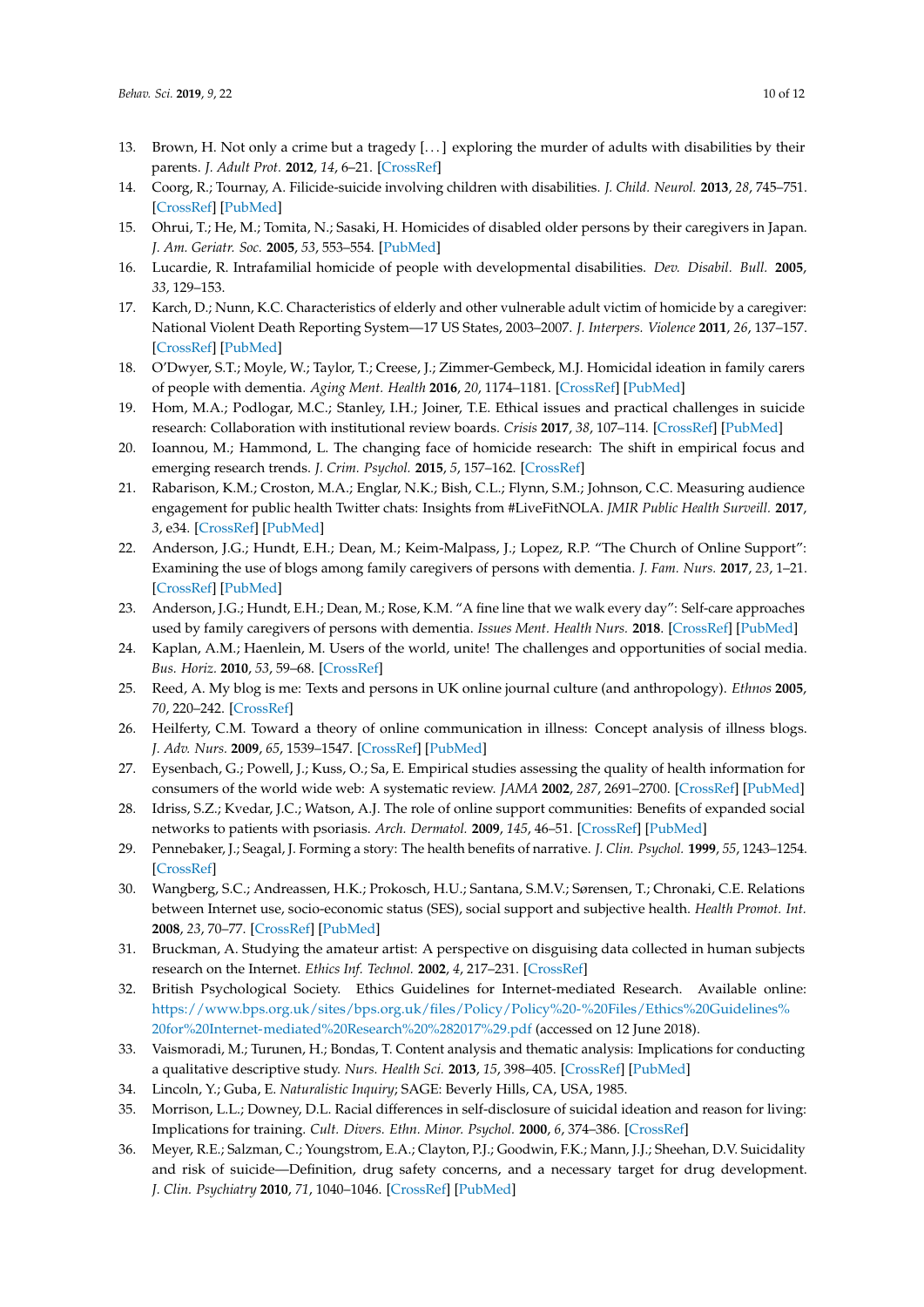- <span id="page-10-0"></span>37. Hodge, G. Dementia and its relationship with suicidality: A critical interpretive synthesis. *Dementia* **2018**. [\[CrossRef\]](http://dx.doi.org/10.1177/1471301218799871) [\[PubMed\]](http://www.ncbi.nlm.nih.gov/pubmed/30217115)
- <span id="page-10-1"></span>38. Dennis, M. Suicide and self-harm in older people. *Qual. Ageing Older Adults* **2009**, *10*, 16–23. [\[CrossRef\]](http://dx.doi.org/10.1108/14717794200900004)
- <span id="page-10-2"></span>39. Salari, S. Patterns of intimate partner homicide suicide in later life: Strategies for prevention. *Clin. Interv. Aging* **2007**, *2*, 441–452. [\[PubMed\]](http://www.ncbi.nlm.nih.gov/pubmed/18044194)
- <span id="page-10-3"></span>40. Emanuel, E.; Onwuteaka-Philipsen, B.; Urwin, J.; Cohen, J. Attitudes and practices of euthanasia and physician-assisted suicide in the United States, Canada, and Europe. *JAMA* **2016**, *316*, 79–90. [\[CrossRef\]](http://dx.doi.org/10.1001/jama.2016.8499) [\[PubMed\]](http://www.ncbi.nlm.nih.gov/pubmed/27380345)
- <span id="page-10-4"></span>41. Eliott, J.A.; Olver, I.N. Dying cancer patients talk about euthanasia. *Soc. Sci. Med.* **2008**, *67*, 647–656. [\[CrossRef\]](http://dx.doi.org/10.1016/j.socscimed.2008.04.004) [\[PubMed\]](http://www.ncbi.nlm.nih.gov/pubmed/18514992)
- <span id="page-10-5"></span>42. Cohen, J.; Marcoux, I.; Bilsen, J.; Deboosere, P.; van der Wal, G.; Deliens, L. European public acceptance of euthanasia: Socio-demographic and cultural factors associated with the acceptance of euthanasia in 33 European countries. *Soc. Sci. Med.* **2006**, *63*, 743–756. [\[CrossRef\]](http://dx.doi.org/10.1016/j.socscimed.2006.01.026) [\[PubMed\]](http://www.ncbi.nlm.nih.gov/pubmed/16537097)
- <span id="page-10-6"></span>43. Kouwenhoven, P.S.; Raijmakers, N.J.; van Delden, J.J.; Rietjens, J.A.; Schermer, M.H.; van Thiel, G.J.; van der Heide, A. Opinions of health care professionals and the public after eight years of euthanasia legislation in the Netherlands: A mixed methods approach. *Palliat. Med.* **2013**, *27*, 273–280. [\[CrossRef\]](http://dx.doi.org/10.1177/0269216312448507) [\[PubMed\]](http://www.ncbi.nlm.nih.gov/pubmed/22695742)
- <span id="page-10-7"></span>44. Tomlinson, E.; Spector, A.; Nurock, S.; Stott, J. Euthanasia and physician-assisted suicide in dementia: A qualitative study of the views of former dementia carers. *Palliat. Med.* **2015**, *29*, 720–726. [\[CrossRef\]](http://dx.doi.org/10.1177/0269216315582143) [\[PubMed\]](http://www.ncbi.nlm.nih.gov/pubmed/25881624)
- <span id="page-10-8"></span>45. Johansen, S.; Hølen, J.C.; Stein, K. Attitudes towards, and wishes for, euthanasia in advanced cancer patients at a palliative medical unit. *Palliat. Med.* **2005**, *19*, 454–460. [\[CrossRef\]](http://dx.doi.org/10.1191/0269216305pm1048oa) [\[PubMed\]](http://www.ncbi.nlm.nih.gov/pubmed/16218157)
- <span id="page-10-9"></span>46. Andrén, S.; Elmståhl, S. Family caregivers' subjective experiences of satisfaction in dementia care: Aspects of burden, subjective health and sense of coherence. *Scand. J. Caring Sci.* **2005**, *19*, 157–168. [\[CrossRef\]](http://dx.doi.org/10.1111/j.1471-6712.2005.00328.x) [\[PubMed\]](http://www.ncbi.nlm.nih.gov/pubmed/15877641)
- 47. Chan, D.; Livingston, G.; Jones, L.; Sampson, E.L. Grief reactions in dementia carers: A systematic review. *Int. J. Geriatr. Psychiatry* **2013**, *28*, 1–17. [\[CrossRef\]](http://dx.doi.org/10.1002/gps.3795) [\[PubMed\]](http://www.ncbi.nlm.nih.gov/pubmed/22407743)
- <span id="page-10-10"></span>48. Pinquart, M.; Sorensen, S. Differences between caregivers and noncaregivers in psychological health and physical health: A meta-analysis. *Psychol. Aging* **2003**, *18*, 250–267. [\[CrossRef\]](http://dx.doi.org/10.1037/0882-7974.18.2.250) [\[PubMed\]](http://www.ncbi.nlm.nih.gov/pubmed/12825775)
- <span id="page-10-11"></span>49. Lazarus, R.; Folkman, S. *Stress, Appraisal, and Coping*; Springer Publishing Company: New York, NY, USA, 1984.
- 50. Meuser, T.M.; Marwit, S.J. A comprehensive, stage-sensitive model of grief in dementia caregiving. *Gerontologist* **2001**, *41*, 658–670. [\[CrossRef\]](http://dx.doi.org/10.1093/geront/41.5.658) [\[PubMed\]](http://www.ncbi.nlm.nih.gov/pubmed/11574711)
- <span id="page-10-12"></span>51. Hebert, R.S.; Dang, Q.; Schulz, R. Preparedness for the death of a loved one and mental health in bereaved caregivers of patients with dementia: Findings from the REACH study. *J. Palliat. Med.* **2006**, *9*, 683–693. [\[CrossRef\]](http://dx.doi.org/10.1089/jpm.2006.9.683) [\[PubMed\]](http://www.ncbi.nlm.nih.gov/pubmed/16752974)
- <span id="page-10-13"></span>52. Lewis, L.F. Caregivers' experiences seeking hospice care for loved ones with dementia. *Qual. Health Res.* **2014**, *24*, 1221–1231. [\[CrossRef\]](http://dx.doi.org/10.1177/1049732314545888) [\[PubMed\]](http://www.ncbi.nlm.nih.gov/pubmed/25079503)
- 53. Muders, P.; Zahrt-Omar, C.A.; Bussmann, S.; Haberstroh, J.; Weber, M. Support for families of patients dying with dementia: A qualitative analysis of bereaved family members' experiences and suggestions. *Palliat. Support. Care* **2015**, *13*, 435–442. [\[CrossRef\]](http://dx.doi.org/10.1017/S1478951513001107) [\[PubMed\]](http://www.ncbi.nlm.nih.gov/pubmed/24524412)
- <span id="page-10-14"></span>54. Sampson, E.L.; Thune-Boyle, I.; Kukkastenvehmas, R.; Jones, L.; Tookman, A.; King, M.; Blanchard, M.R. Palliative care in advanced dementia: A mixed methods approach for the development of a complex intervention. *BMC Palliat. Care* **2008**, *7*, 8. [\[CrossRef\]](http://dx.doi.org/10.1186/1472-684X-7-8) [\[PubMed\]](http://www.ncbi.nlm.nih.gov/pubmed/18620567)
- <span id="page-10-15"></span>55. Draper, B.M. Suicidal behavior and assisted suicide in dementia. *Int. Psychogeriatr.* **2015**, *27*, 1601–1611. [\[CrossRef\]](http://dx.doi.org/10.1017/S1041610215000629) [\[PubMed\]](http://www.ncbi.nlm.nih.gov/pubmed/25877100)
- <span id="page-10-16"></span>56. Nicholson, L. Risk of suicide in patients with dementia: A case study. *Nurs. Standard* **2013**, *28*, 43–49. [\[CrossRef\]](http://dx.doi.org/10.7748/ns2013.11.28.11.43.e7950) [\[PubMed\]](http://www.ncbi.nlm.nih.gov/pubmed/24219483)
- <span id="page-10-17"></span>57. Erlangsen, A.; Zarit, S.H.; Conwell, Y. Hospital-diagnosed dementia and suicide: A longitudinal study using prospective, nationwide register data. *Am. J. Geriatr. Psychiatry* **2008**, *16*, 220–228. [\[CrossRef\]](http://dx.doi.org/10.1097/01.JGP.0000302930.75387.7e) [\[PubMed\]](http://www.ncbi.nlm.nih.gov/pubmed/18310552)